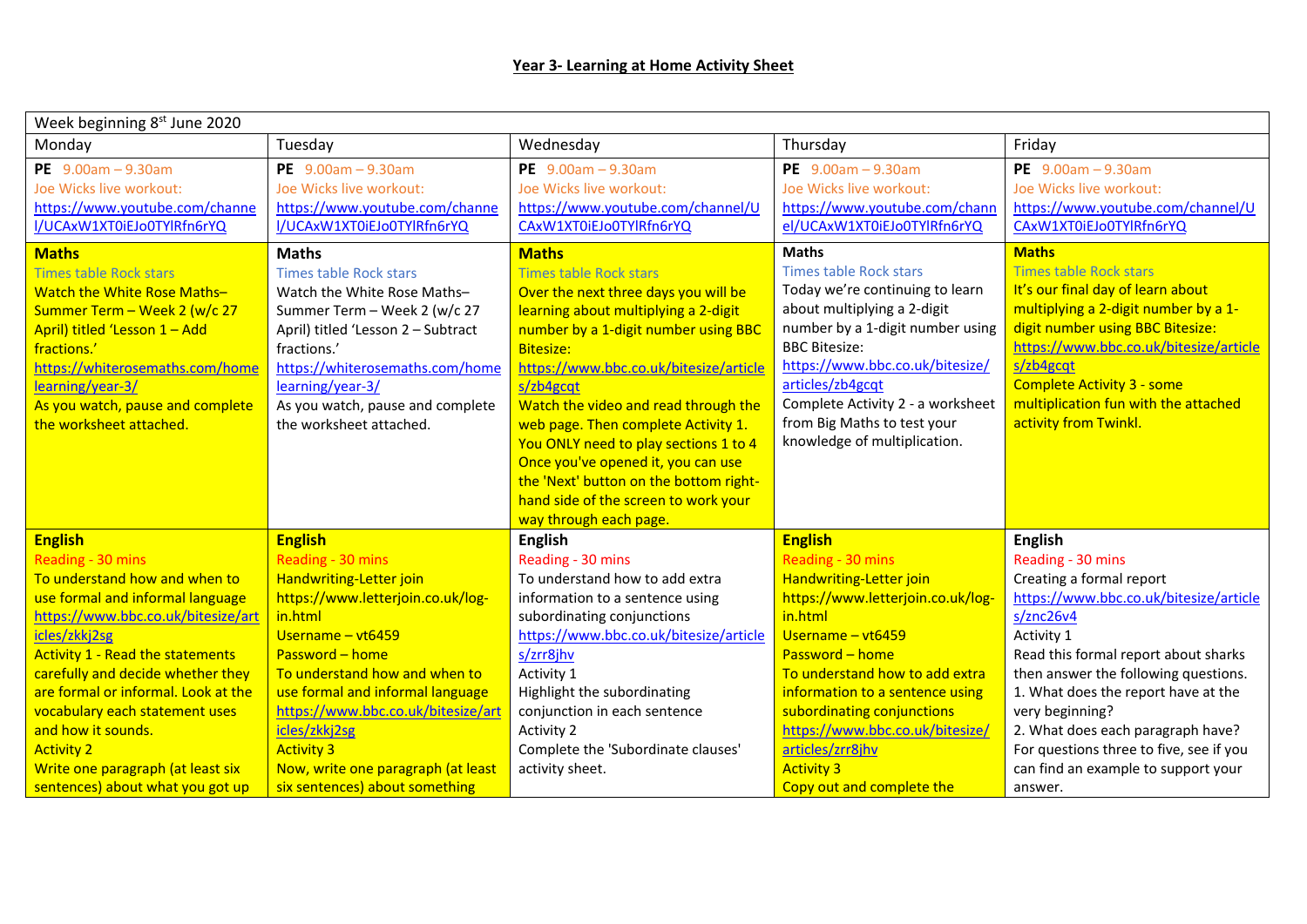## **Year 3- Learning at Home Activity Sheet**

| to last weekend. Write it<br>informally, as if you are writing to<br>your best friend. Think carefully<br>about how to make it informal. You<br>might use nick names, funny words<br>or even include jokes.                                                                                                                                                                                                                                                                                                           | you enjoy doing. This time write<br>formally, as if you are writing to<br>your head teacher. Again, think<br>carefully about how you would<br>write this. You'll need to make sure<br>your grammar is correct and use<br>your best vocabulary                                                                                                              | First you need to identify the<br>subordinate clauses, then you need to<br>rewrite the sentences using the<br>subordinating conjunctions 'because'<br>and 'although'                                                                                                     | sentences. Use a different<br>subordinating conjunction from<br>the list in each sentence.<br>For questions four to eight, you<br>need to write the subordinating<br>conjunction at the start of the<br>sentence                                                                                                                                | 3. Is it written in the present tense?<br>4. Is it written with a formal tone (like<br>how you would speak to your head<br>teacher)?<br>5. Does it use facts? This is a good<br>example of a formal report, so you can<br>use it as inspiration for your own |
|-----------------------------------------------------------------------------------------------------------------------------------------------------------------------------------------------------------------------------------------------------------------------------------------------------------------------------------------------------------------------------------------------------------------------------------------------------------------------------------------------------------------------|------------------------------------------------------------------------------------------------------------------------------------------------------------------------------------------------------------------------------------------------------------------------------------------------------------------------------------------------------------|--------------------------------------------------------------------------------------------------------------------------------------------------------------------------------------------------------------------------------------------------------------------------|-------------------------------------------------------------------------------------------------------------------------------------------------------------------------------------------------------------------------------------------------------------------------------------------------------------------------------------------------|--------------------------------------------------------------------------------------------------------------------------------------------------------------------------------------------------------------------------------------------------------------|
|                                                                                                                                                                                                                                                                                                                                                                                                                                                                                                                       |                                                                                                                                                                                                                                                                                                                                                            |                                                                                                                                                                                                                                                                          |                                                                                                                                                                                                                                                                                                                                                 | writing.                                                                                                                                                                                                                                                     |
| RE - Thanksgiving for God's love.<br>St. Paul wrote to his friends in<br>Thessalonica to encourage and<br>reassure them. He told them that<br>God's love, mercy, forgiveness and<br>compassion are all gifts for them.<br>We thank God for the gifts he gives<br>us just as we thank friends for the<br>gifts they give us. God gives us all<br>the gifts we need to help us to live<br>good lives. Read the attached<br>document based on 1<br>Thessalonians 5: 12-18 and answer<br>the questions in full sentences. | RE - Thanksgiving for God's love.<br>Reread the attached document<br>based on 1 Thessalonians 5: 12-18.<br>Select all the positive words in the<br>passage e.g. love, respect,<br>encourage etc. and give examples<br>of what people might do to be<br>loving, respectful etc. You could<br>also add a picture to demonstrate<br>living out these actions. | <b>RE - Thanksgiving for God's love.</b><br>Read the attached story of Maximilian<br>Kolbe. He is an example of the kind of<br>person Paul is speaking about. Write a<br>paragraph describing how he lived out<br>the words of St Paul making links to<br>the scripture. | RE-Choices.<br>This brings us to the end of our<br>topic 'Choices'. Over the next two<br>days you will be completing an<br>end of topic activity. Just as we<br>have done before, this activity<br>does not require full sentences.<br>Write the key points of your<br>answer in the adjacent footprint.<br>Complete the first five footprints. | <b>RE-Choices.</b><br>Complete your end of topic poster,<br>answering the final five footprints.<br>Make sure you read over all of your<br>work before submitting.                                                                                           |
| <b>GEOGRAPHY -</b>                                                                                                                                                                                                                                                                                                                                                                                                                                                                                                    | $ICT -$                                                                                                                                                                                                                                                                                                                                                    | ICT-                                                                                                                                                                                                                                                                     | $MUSIC -$                                                                                                                                                                                                                                                                                                                                       | <b>HISTORY-</b>                                                                                                                                                                                                                                              |
| Learn how mountains are formed                                                                                                                                                                                                                                                                                                                                                                                                                                                                                        | In this lesson you will learn about                                                                                                                                                                                                                                                                                                                        | In this lesson you will learn about how                                                                                                                                                                                                                                  | Learn about dynamics and the                                                                                                                                                                                                                                                                                                                    | Learn what it was like to live in the                                                                                                                                                                                                                        |
| and explore the highest mountains                                                                                                                                                                                                                                                                                                                                                                                                                                                                                     | how the internet works and how                                                                                                                                                                                                                                                                                                                             | the internet works and how you can                                                                                                                                                                                                                                       | composers Tchaikovsky and                                                                                                                                                                                                                                                                                                                       | Iron Age                                                                                                                                                                                                                                                     |
| in the UK and mountain ranges of                                                                                                                                                                                                                                                                                                                                                                                                                                                                                      | you can use search engines to use                                                                                                                                                                                                                                                                                                                          | use search engines to use the internet                                                                                                                                                                                                                                   | Mussorgsky                                                                                                                                                                                                                                                                                                                                      | https://www.bbc.co.uk/bitesize/article                                                                                                                                                                                                                       |
| the world including The Rockies                                                                                                                                                                                                                                                                                                                                                                                                                                                                                       | the internet                                                                                                                                                                                                                                                                                                                                               | https://www.bbc.co.uk/bitesize/article                                                                                                                                                                                                                                   | https://www.bbc.co.uk/bitesize/                                                                                                                                                                                                                                                                                                                 | $s$ /zb3ny9q                                                                                                                                                                                                                                                 |
| and The Alps                                                                                                                                                                                                                                                                                                                                                                                                                                                                                                          | https://www.bbc.co.uk/bitesize/art                                                                                                                                                                                                                                                                                                                         | s/zn6vgwx                                                                                                                                                                                                                                                                | articles/z4gmt39                                                                                                                                                                                                                                                                                                                                | Activity 1                                                                                                                                                                                                                                                   |
| https://www.bbc.co.uk/bitesize/art                                                                                                                                                                                                                                                                                                                                                                                                                                                                                    | icles/zn6vgwx                                                                                                                                                                                                                                                                                                                                              | Activity 2                                                                                                                                                                                                                                                               | Dynamics are how loud or quiet                                                                                                                                                                                                                                                                                                                  | Test your knowledge of the Iron Age in                                                                                                                                                                                                                       |
| icles/zbqsvk7                                                                                                                                                                                                                                                                                                                                                                                                                                                                                                         | <b>Activity 1</b>                                                                                                                                                                                                                                                                                                                                          | When you search the internet you will                                                                                                                                                                                                                                    | music is. Watch the short film to                                                                                                                                                                                                                                                                                                               | this reading activity                                                                                                                                                                                                                                        |
| Activity 1                                                                                                                                                                                                                                                                                                                                                                                                                                                                                                            | When browsing the internet you                                                                                                                                                                                                                                                                                                                             | leave a digital footprint. Download this                                                                                                                                                                                                                                 | find out more about dynamics                                                                                                                                                                                                                                                                                                                    | Activity 2                                                                                                                                                                                                                                                   |
| Quiz- How much have you learnt                                                                                                                                                                                                                                                                                                                                                                                                                                                                                        | will need to make accounts and                                                                                                                                                                                                                                                                                                                             | worksheet from Twinkl and make your                                                                                                                                                                                                                                      | and hear how the composer                                                                                                                                                                                                                                                                                                                       | Iron Age warriors and Roman soldiers                                                                                                                                                                                                                         |
| about mountains? Have a go at the                                                                                                                                                                                                                                                                                                                                                                                                                                                                                     | create passwords to make sure you                                                                                                                                                                                                                                                                                                                          | own digital footprint.                                                                                                                                                                                                                                                   | Tchaikovsky used it in his music                                                                                                                                                                                                                                                                                                                | had very different clothes, equipment                                                                                                                                                                                                                        |
| five question multiple choice quiz                                                                                                                                                                                                                                                                                                                                                                                                                                                                                    | are safe online. Download the                                                                                                                                                                                                                                                                                                                              |                                                                                                                                                                                                                                                                          | <b>Activity 1</b>                                                                                                                                                                                                                                                                                                                               | and weapons. Which outfit would you                                                                                                                                                                                                                          |
| to find out                                                                                                                                                                                                                                                                                                                                                                                                                                                                                                           | worksheet from Twinkl and follow                                                                                                                                                                                                                                                                                                                           |                                                                                                                                                                                                                                                                          | Watch this clip from the Ten                                                                                                                                                                                                                                                                                                                    | rather wear in a battle?                                                                                                                                                                                                                                     |
| Activity 2 - Download the activity                                                                                                                                                                                                                                                                                                                                                                                                                                                                                    | the instructions for ideas about                                                                                                                                                                                                                                                                                                                           |                                                                                                                                                                                                                                                                          | <b>Pieces Party Live Lesson.</b>                                                                                                                                                                                                                                                                                                                |                                                                                                                                                                                                                                                              |